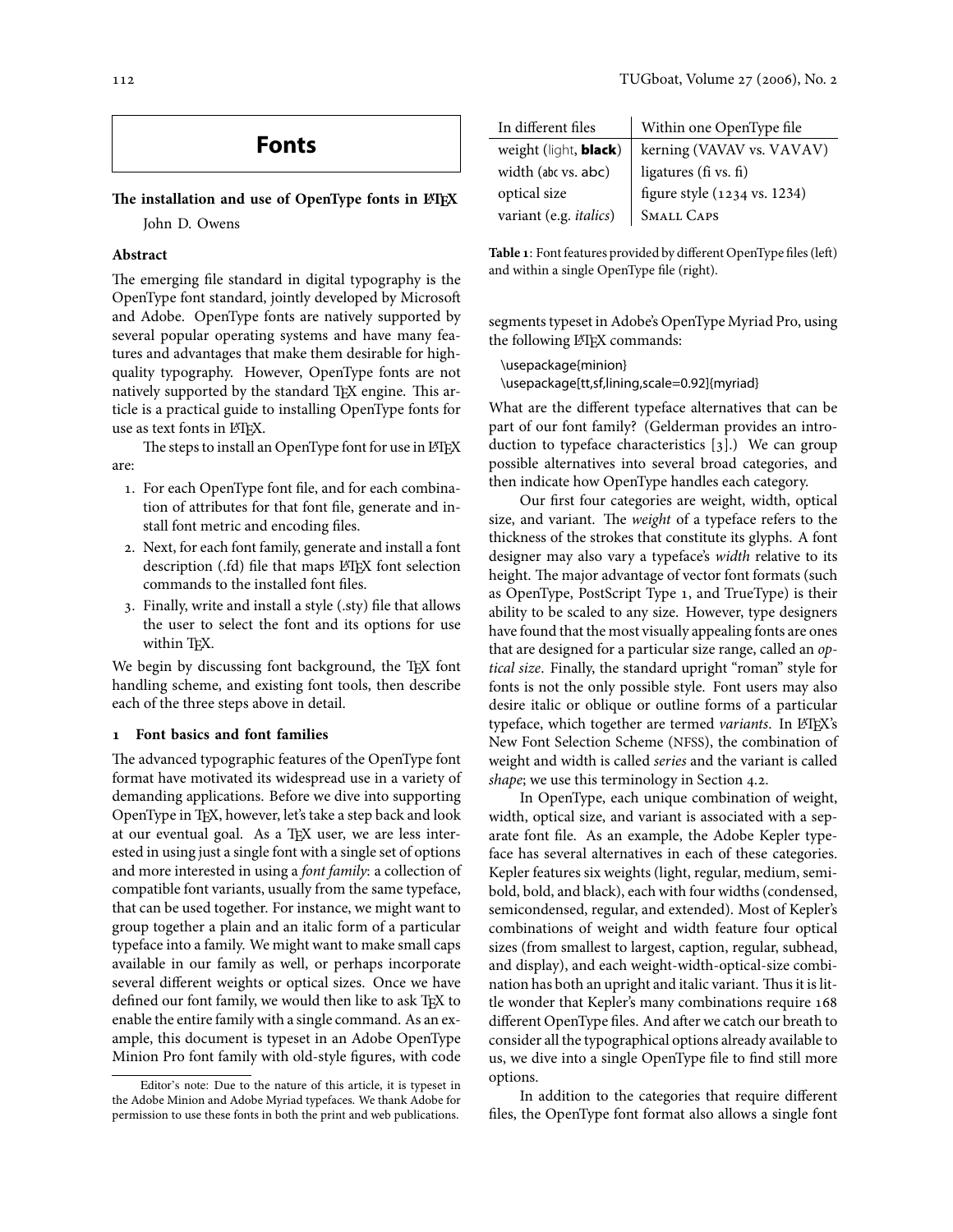file to specify a variety of other features. Not all of these features are currently supported in TEX, but many of them are. For instance, the kerning feature adjusts the spaces between pairs of glyphs. Enabling ligatures replaces pairs of glyphs like 'f' and 'i' with a single 'fi' glyph. Besides kerning and ligatures, the two classes of OpenType features that we cover in this article are the choice of figure styles (for example, old-style [01234] vs. lining [01234]) and SMALL CAPS.

Table 1 summarizes the features provided by different OpenType files and within an OpenType file. With this overview of the many typeface alternatives that we would like to assemble into families, we can turn to how TEX interacts with fonts.

# <span id="page-1-0"></span>**2** T<sub>E</sub>X font handling

In modern operating systems such as Microsoft Windows and Apple Mac OS X, applications that use Open-Type fonts can read font information directly from the OpenType file. TEX, on the other hand, stores font information in a variety of files, and the complexity of creating and installing these files is the major reason that font handling has traditionally been a tricky task in TFX.

The OpenType font format can contain font data in either of two formats, Adobe PostScript Type 1 or True-Type. In this section we describe the font files that are associated with Type 1 and Type-1-flavored OpenType fonts. To support a Type 1 font, TEX requires the following files, each with its own function, with file locations specified by the TEX Directory Structure standard. More detailed descriptions of these formats can be found in Alan Hoenig's TEX Unbound  $[5]$  and Chapter 7 of the second edition of The ETEX Companion  $[11]$ .

- **TFM** "TEX Font Metrics" (tfm) files describe the dimensions of each character (glyph), along with a few font-wide parameter, which together are used by T<sub>E</sub>X to perform layout.
- **PFB** For Type 1 fonts, "Printer Font Binary" (pfb) files contain Adobe PostScript Type 1 procedures that describe the shape of each glyph. These procedures are included by the output driver (for example, the dvips or pdftex program) in the output file (for example, PostScript or PDF).
- **VF** "Virtual Font" files provide a mapping between the glyphs in the tfm files and the glyph order used by TEX (which is, in turn, specified with the encoding file, below). They are not needed for all fonts.
- **ENC** Encoding files specify an ordering of glyphs called the "font-encoding vector". While typeset documents in English might require only the glyphs in TEX's default "OT1" font-encoding vector (used by Computer Modern Roman, for example), other languages or scripts need more or different glyphs.

In this article, we use the "LY1" encoding, an alternative to  $\overline{or_1}$  developed by  $\overline{r}$  were that is well-suited for Type-1-flavored fonts. (Among other advantages, the LY1 encoding maps directly to Adobe's font encoding and thus requires no virtual fonts.)

**MAP** Finally, the map files tie the above files together. map files (and map file formats) are specific to output drivers and associate tfm and Type 1 font names with pfb files, which contain the shapes of glyphs in those fonts.

Only when these files have been properly installed for a particular font, and system databases updated, can TEX then typeset glyphs from that font in a document.

Writing all these files by hand would be both tedious and error-prone, so two excellent pieces of software have automated the font installation process.

• fontinst [6], by Alan Jeffrey, Rowland McDonnell, and Lars Hellström, automates the installation of PostScript Type 1 fonts into T<sub>E</sub>X. Philipp Lehman's font installation guide  $[g]$  is an outstanding tutorial for fontinst.

However, fontinst does not offer access to Open-Type features. Also, fontinst scripts are written in TEX, and are challenging for non-experts to write and use.

• Eddie Kohler's otftotfm [8], part of his LCDF Typetools suite, creates and installs the required TEX files (tfm, pfb, vf, enc, and map) from OpenType font files. Note that otftotfm generates PostScript Type 1 fonts from OpenType; please ensure that the legal license for your fonts allows such a format conversion. otftotfm is a command-line tool that accepts a set of options and applies them to a single OpenType font file.

Section 6 describes two tools built around otftotfm that both automate calls to otftotfm across multiple font options and also create the necessary TEX fd and sty support files.

In this article, we focus on otftotfm as the underlying tool that translates OpenType fonts into a TEX-readable form. We also focus on the procedure for setting up text fonts. The setup for math fonts requires additional commands described in Chapter 7.10.7 of The ETFX Companion  $[11]$ . The next section outlines how otftotfm installs OpenType fonts, and the remainder of the article describes how to extend otftotfm to handle multiple font files and font families and how to make the installed fonts available to TFX users.

## <span id="page-1-1"></span> **OpenType to TEX**

The first step in making OpenType fonts available to TEX users is to deposit the various font files into the T<sub>E</sub>X installation for each variant in the font family. We begin by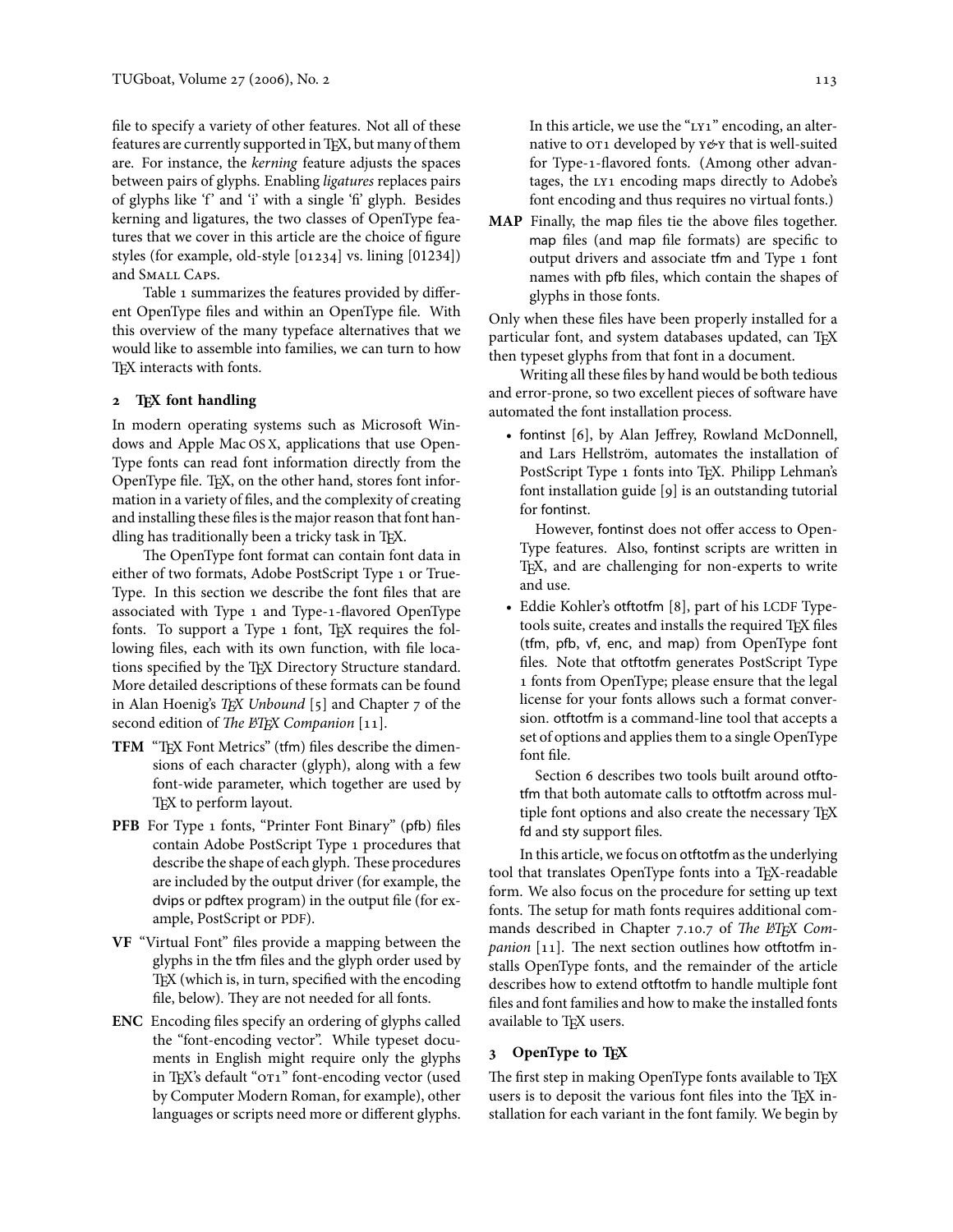showing how otftotfm installs a single font, using Adobe Minion Pro's Semibold Italic font as an example.

otftotfm -a -e texnansx -fonum -fkern -fliga \ MinionPro-SemiboldIt.otf \ LY1-MinionPro-SemiboldIt-onum

Let's analyze this example. -a is the magic "automatic" flag, automatically installing the relevant TEX font files from Section 2 (tfm, pfb, vf, enc, and map) into their proper locations within the TEX directories. -e texnansx specifies the encoding file for the LY1 encoding. Three OpenType features (old-style numerals, kerning, and ligatures) are requested with the -f flags, and the final two arguments are the names of the OpenType input font file and the output font name. The otftotfm manual explains these options in detail, and also enumerates available OpenType features [8].

Extending otftotfm to more input fonts and more variants is straightforward: simply call otftotfm for each and every combination of desired features. For complex variant combinations and fully featured font families, the number of calls to otftotfm can exceed many hundreds. The tools described in Section 6 automate this process.

LCDF's otfinfo tool  $[8]$  can identify the supported OpenType features for any OpenType font file, but which features are interesting for TFX users?

- The kerning (kern) and ligature (liga) features should always be turned on if available.
- OpenType fonts may support several kinds of numerals; onum (old-style numerals) and lnum (lining numerals) can both be supported in TFX and are commonly requested typographic features.
- SMALL CAPS are enabled by the smcp feature.
- Superior (sups) and inferior (sinf) figures are useful for footnotes, inline fractions, and scientific typesetting; swashes (swsh) are more DECORATIVE alternatives to standard characters.

The otftotfm web page [8], in "otftotfm examples", contains examples of more advanced OpenType features, but as we note in Section 7[,](#page-5-1) more advanced features rarely have high-level support in TEX or LATEX. In this article we concentrate on the overall installation procedure for OpenType fonts and support of more basic features; readers in need of more advanced features may consider the ConTEXt environment  $[10]$  or X<sub>I</sub>TEX  $[7]$ .

After otftotfm finishes installing all font files into TEX, texhash and updmap must be called to make TEX aware of the new installation. Now, the new fonts are available for typesetting in TEX  $-$  but how? The next section describes how to instruct TFX to use the correct font. T<sub>EX</sub> uses the "font description" file for this purpose.

# <span id="page-2-1"></span> **Font description (fd) files**

A font description file is a TEX source file that maps installed font file names to font attributes as used in (P)TEX. Typically, each font family is described by a single fd file. As we previously mentioned, these techniques are applicable to text fonts; math fonts require additional commands  $[11]$ .

Only two T<sub>F</sub>X commands are necessary in an fd file. The first declares a font family, and the second declares a specific font within that font family. We'll look at them one at a time.

### **. \DeclareFontFamily**

The \DeclareFontFamily command indicates that a certain font family is available in a certain encoding scheme. The names of encoding schemes are fixed (as mentioned before, we use LY1 in this paper), but the name of the font family is arbitrary. The most well-known naming scheme is Karl Berry's fontname scheme  $[1]$ , which concatenates a unique three-letter code for each typeface with a oneletter suffix that indicates the font family (Section 4.4). (This naming scheme is required when using nfssext.sty, described in the next section.)

Let us continue with the Minion-Pro-with-old-stylenumerals example; Minion is abbreviated pmn, and font families associated with old-style numerals are designated by j (more details about what constitutes a font family are in Section  $4.4$ ). The resulting command is:

#### \DeclareFontFamily{LY1}{pmnj}{}

The third argument to \DeclareFontFamily is less often used; it can contain special options for font loading and is explained in The  $E$ TFX Companion [11].

### <span id="page-2-0"></span>**. \DeclareFontShape**

The \DeclareFontShape command associates a particular font with a particular combination of encoding, font family, series, and shape, a classification which we previously discussed in Section 1[.](#page-0-1) To classify the particular Adobe Minion font we installed in Section 3[,](#page-1-1) we invoke the following 6-argument command:

\DeclareFontShape{LY1}{pmnj}{sb}{it}{ <-> LY1-MinionPro-SemiboldIt-onum}{}

The first four arguments are the classification; the fifth argument is the font file(s) associated with that classification; and the last argument is used in a similar way to the third argument of \DeclareFontFamily. This particular command associates the combination of LY1 encoding, Minion-with-old-style-numerals font family, semibold series (sb), and italic shape (it) with the installed font named LY1-MinionPro-SemiboldIt-onum. Note this font name is (necessarily) identical to the output name in the command we invoked in Section 3[.](#page-1-1)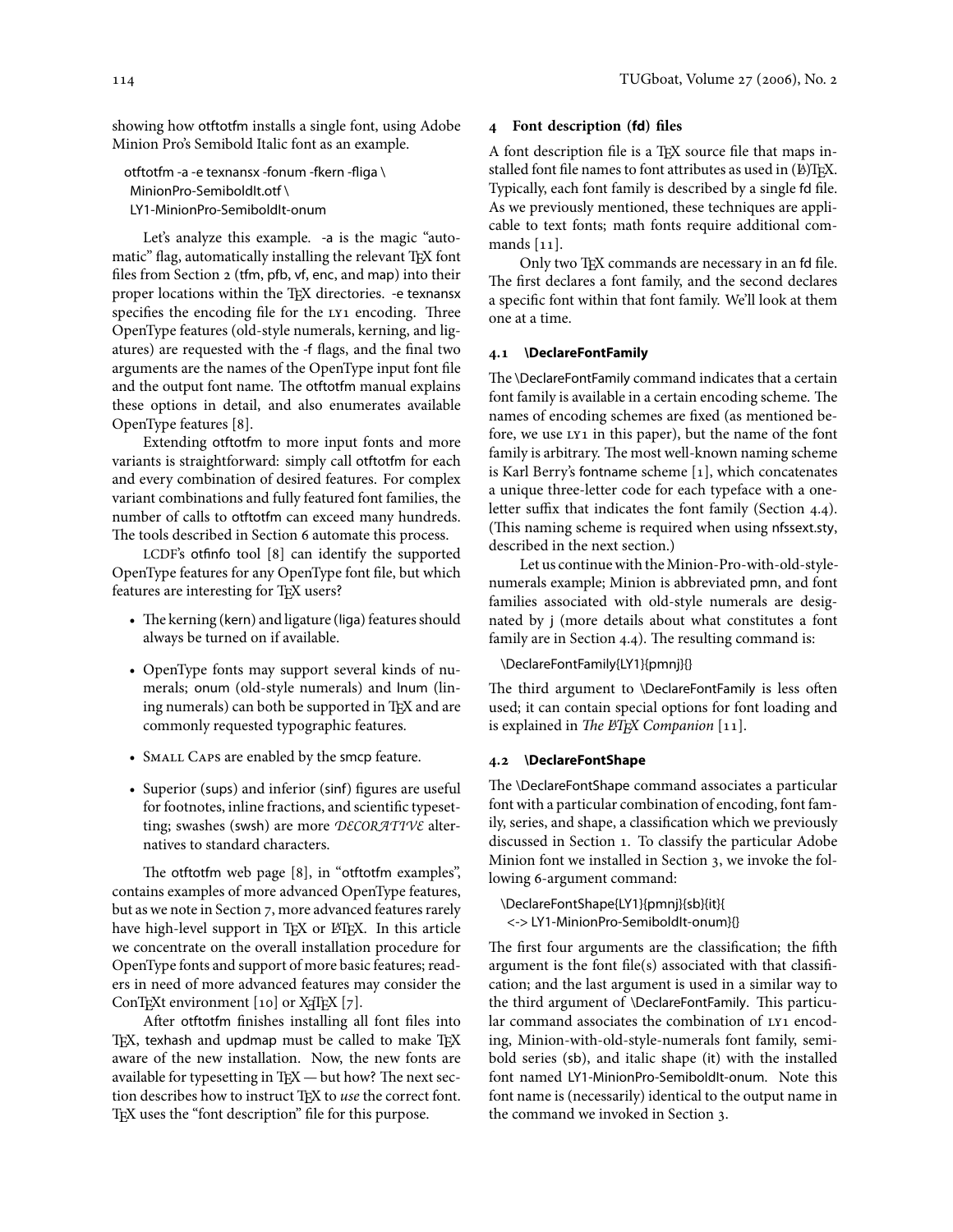With only these two commands, you can specify a completely functional fd file. Three additional commands are useful, however, for a more fully featured family.

**Optical size variants** Now, what's the <-> symbol before the font name (in the above \DeclareFontShape example)? It's the size range and indicates the font sizes associated with that font name. <-> is actually a special case of the more general notation <n-m>, meaning "use this font only for point sizes greater than or equal to n and up to m". Removal of n or m removes the bound, so  $\leftarrow$  > indicates a match for all font sizes. With this notation, the extension to multiple font files for a particular combination at different sizes (necessary for optical size variants) is straightforward:

\DeclareFontShape{LY1}{pmnj}{sb}{it}{ <6-8.4> LY1-MinionPro-SemiboldItCapt-onum <8.4-13> LY1-MinionPro-SemiboldIt-onum <13-19.9> LY1-MinionPro-SemiboldItSubh-onum <19.9-72> LY1-MinionPro-SemiboldItDisp-onum}{}

Font substitution What happens if you're missing a particular variant for a font family? The sub command allows the substitution of one variant for another. For instance, few font families feature a slanted (oblique) variant, so fd files often substitute italic for slanted if slanted is requested. The following command asks for any reference, at any size, to semibold-slanted in our font family to be satisfied instead by semibold-italic.

\DeclareFontShape{LY1}{pmnj}{sb}{sl}{

<-> sub \* pmnj/sb/it}{}

Besides substituting italic for slanted, substituting bold for bold-extended is also common, as in the example below for the normal (n) shape.

\DeclareFontShape{LY1}{pmnj}{bx}{n}{  $\langle$  -> sub \* pmnj/b/n}{}

**Scaling** Finally, \DeclareFontShape permits a font to be automatically scaled through the size command,<sup>1</sup> which is invoked by placing the scaling factor in brackets between the size range and the filename. The example below instructs TEX to typeset Minion's semibold italic variant at 95% of its natural size.

\DeclareFontShape{LY1}{pmnj}{sb}{it}{ <-> [0.95] LY1-MinionPro-SemiboldIt-onum}{}

# <span id="page-3-3"></span>**. Naming shape and series**

The de facto standard for the abbreviation strings associated with shape and series in fd files is described by LATEX's "New Font Selection Scheme" (NFSS) [15]. Any choice

| Weight              | <b>NFSS SERIES</b> |
|---------------------|--------------------|
| light               |                    |
| book                | m                  |
| regular             | m                  |
| medium              | mb                 |
| demibold            | db                 |
| semibold            | sb                 |
| bold                | h                  |
| black               | eb                 |
| Width               | <b>NESS SERIES</b> |
| condensed           | C                  |
| narrow              | n                  |
| semicondensed       | SC                 |
| regular             |                    |
| semiextended        | <b>SX</b>          |
| extended            | x                  |
| VARIANT             | <b>NFSS SHAPE</b>  |
| normal (upright)    | n                  |
| italic              | it                 |
| slanted             | s١                 |
| oblique             | sl                 |
| outline             | ol                 |
| small caps          | SC                 |
| small caps + italic | si                 |

<span id="page-3-2"></span>Table 2: A selection of NFSS codes for font weights, widths, and variants. From Lehman [9].

for shape and series abbreviation strings, including NFSS, must work together with the font selection commands in Section 5[.](#page-4-0) Philipp Lehman's tutorial contains a fairly complete mapping between weight, width, and variant names and NFSS encodings [9]; we reproduce common encodings in Table 2[.](#page-3-2)

Lehman presents the following algorithms for generating the series and shape abbreviations used in \DeclareFontShape. First, the weight and width are combined to create "series". If both weight and width are "regular", the series is set to m; otherwise the series is set to the concatenation of the weight and width codes, ignoring "regular" if present. Creating the shape is also straightforward: if the variant is "regular", the shape is n, otherwise the shape is the concatenation of all variant codes, with the exception of small-caps and italics. This shape is instead designated si, and font selection using si is described in Section 5.3.2.

### <span id="page-3-0"></span>**. Font families**

Some font features do not fit into the series-shape scheme. The most common of these features is numerical figure types, which may vary as lining  $(1234)$ , old-style  $(1234)$ , superior  $(^{1234})$ , inferior  $({}_{1234})$ , and so on. To handle font selection with different styles of figures in TEX, typically,

<span id="page-3-1"></span><sup>&</sup>lt;sup>1</sup> This is most common when two different typefaces that do not match in size are used together in a document; in the next section we expose this capability to the document author.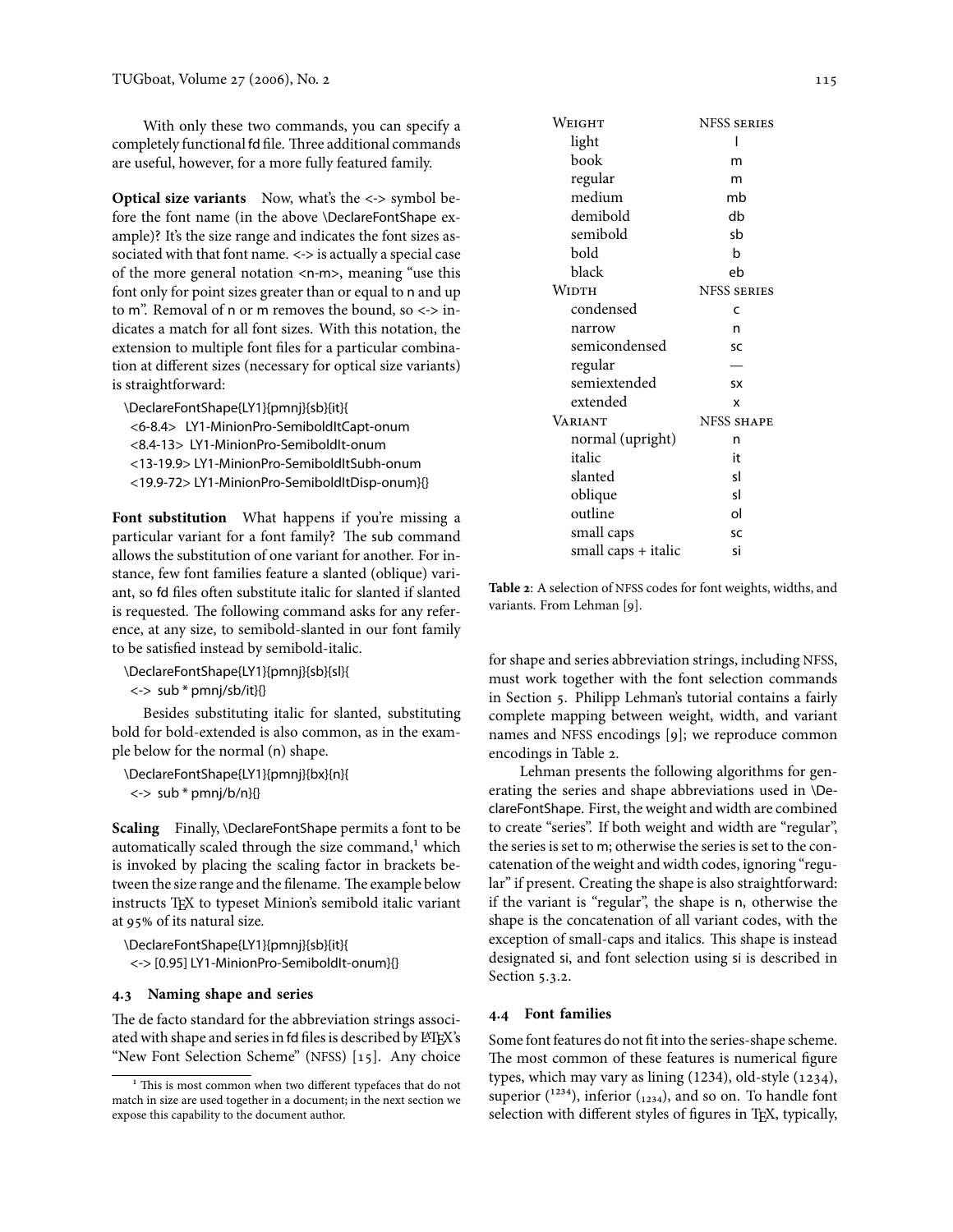each type of figures generates its own font family. To generate the name of the font family, the three-letter font designation has a one-letter suffix appended to its 3-letter font name. Lining figures are associated with no suffix or with x, the "expert" suffix; old-style figures are j; superiors receive 1 and inferiors 0; and so on. Thus the Minion (pmn) font family with lining figures is pmnx; Minion with old-style figures is pmnj; and so on. Section 5.3.3 shows how to perform font selection with different font families.

# <span id="page-4-0"></span> **Style files**

At this point we have installed our fonts into TEX (Sec-tion 3[\)](#page-1-1) and categorized them by family, shape, and series (Section 4[\)](#page-2-1). The final step is to make those fonts available to the TFX document author as text fonts. The tools described in Section 6 automate the creation of the sty files that contain the commands in this section.

### **. Selecting a font family**

The default "roman" (text) font family is defined by the TEX variable \rmdefault. Redefining \rmdefault to another font family (as named by \DeclareFontFamily) resets the roman font family. For instance, the command below sets the current font family to our example font family, Adobe Minion with old-style figures.

\renewcommand\*{\rmdefault}{pmnj}

In fact this is all we need to do to use our new font family. (Similarly, we set the default sans serif font family by setting the variable \sfdefault, and the typewriter family with \ttdefault.) However, rather than using one of these commands directly in TFX files, it's typical to instead wrap it in a style file and invoke \usepackage on that style file to perform this declaration. A minimal (but complete) style file called minion.sty for  $\mathbb{E} T \nvert X 2 \varepsilon$  that uses the LY1 encoding follows.

\NeedsTeXFormat{LaTeX2e}

\ProvidesPackage{minion}[Minion Pro OSF v0.99a 9/06] \RequirePackage[LY1]{fontenc} % uses LY1 encoding \renewcommand\*{\rmdefault}{pmnj} \endinput

# <span id="page-4-1"></span>**. Selecting between multiple font families**

What if we'd like to use the same style file to support Minion font families with both old-style (pmnj) and lining (pmnx) figures? We use a package option to choose between the two font families:

\usepackage[oldstyle]{minion}

or

\usepackage[lining]{minion}

The extended style file that supports these options is: \NeedsTeXFormat{LaTeX2e}

\ProvidesPackage{minion}[Minion Pro OSF v0.99b 9/06] \RequirePackage[LY1]{fontenc} % uses LY1 encoding \DeclareOption{lining}{\renewcommand\*{% \rmdefault}{pmnx}} \DeclareOption{oldstyle}{\renewcommand\*{% \rmdefault}{pmnj}} \ExecuteOptions{oldstyle} \ProcessOptions\* \endinput

# **. Selecting font variants**

Now we know how to select a given font family, which may feature a large number of font weights, widths, and variants within it. Once we have selected a font family, how can we direct TFX to select from our many alternatives within that font family, such as boldface, italic, small-caps, and so on? The answer is to change the current series and shape.

While the low-level TFX commands (\fontseries and \fontshape) directly change the current series and shape, LATEX's higher-level commands are more commonly used. Most LATEX users know that \textbf selects boldface; LATEX implements this internally by setting the font series to \bfdefault, which is in turn defined as bx. Similarly, \textit (italics) utilizes italics by setting the font shape to \itdefault, defined as it. And \textsc (small caps) sets the shape to \scdefault, defined as sc.

We can use similar techniques to add more selection commands for more features that are not part of the LATEX core set of commands. Philipp Lehman's font installation guide is an excellent tutorial for this task [9]; it carefully constructs and explains a style file of NFSS extensions, nfssext.sty. We now take a closer look at how to support alternate weights and how nfssext.sty supports small caps with italics and switching between old-style and lining figures.

# **.. Supporting alternate weights**

By default, LATEX supports a bold (\textbf) weight command. Let's say we feel the default bold is a little too dark, and we'd like to use semibold-condensed instead. We can accomplish this with a single line in our sty file:

\renewcommand\*{\bfdefault}{sbc}

And now we like semibold-condensed so much, we'd like to add it as a new command, \textsb.

\newcommand\sbdefault{sbc} \DeclareRobustCommand\sbseries {\not@math@alphabet\sbseries\mathsb \fontseries\sbdefault\selectfont} \DeclareTextFontCommand{\textsb}{\sbseries}

For simple features, declaring a default value, a Robust-Command, and a TextFontCommand suffice to make the feature available within TFX.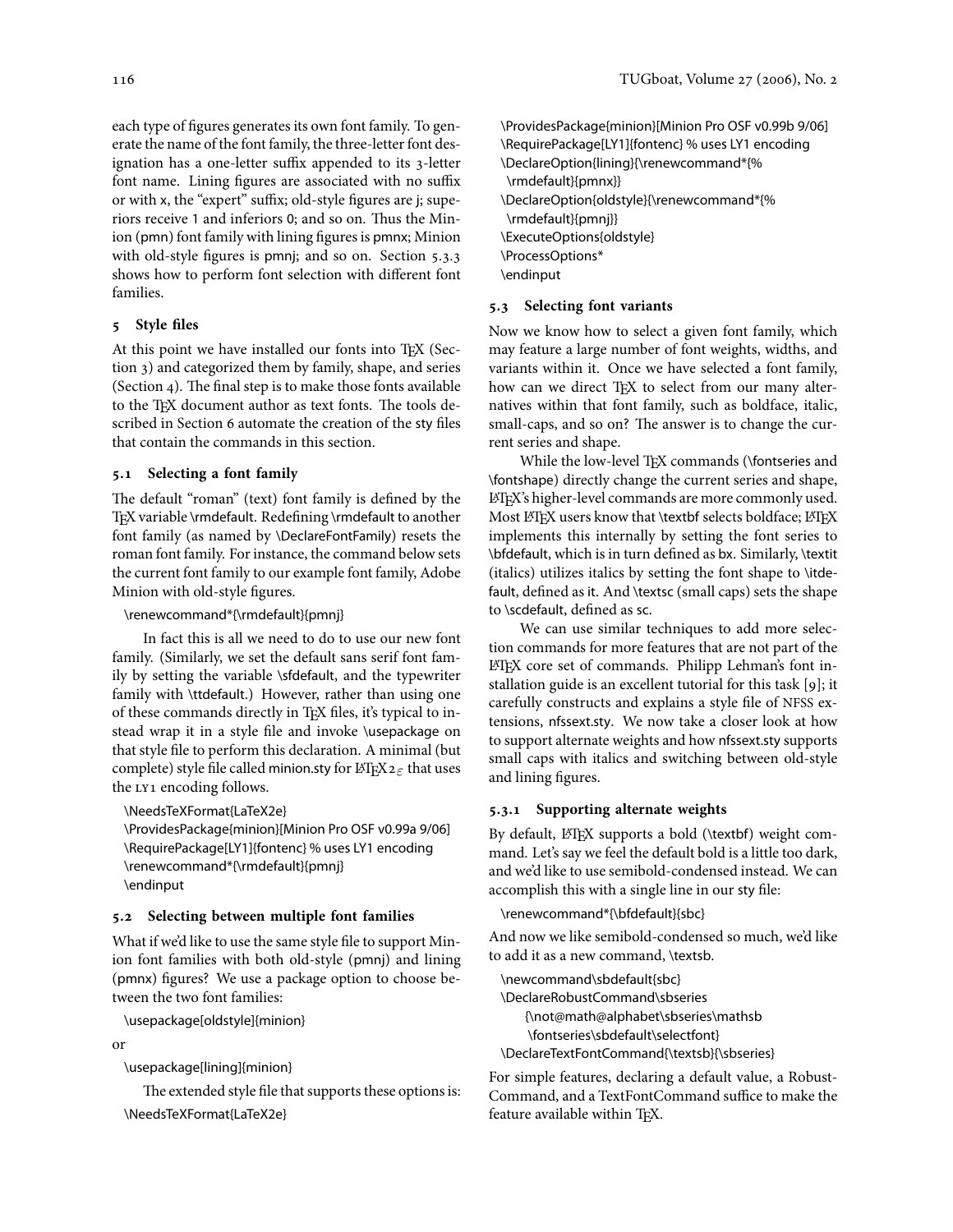# <span id="page-5-2"></span>**.. Supporting small caps with italics**

Lehman points out that italics and small caps are both in the same "variant" category, so the built-in \textit and \textsc commands do not work harmoniously together. Barring changes to the core LATEX font selection primitives, text set to both italic and small-caps would only preserve the innermost setting.

nfssext.sty remedies this problem by declaring an si shape, analogous to it and sc, and its associated selection commands:

\newcommand\*{\sidefault}{si} \DeclareRobustCommand{\sishape}{% \not@math@alphabet\sishape\relax \fontshape\sidefault\selectfont}

It then changes the italic and small-caps commands to check the current shape before setting the new shape. Only if the current shape is italic and the new shape is small-caps, or vice versa, does it set the new shape to si. (Recall that we assigned the si code to small-caps + italic variants in Section 4.3.)

THE RESULT is properly NESTED small-cap, italic text. {\textsc{The \textit{result}} is \textit{properly \textsc{nested}} small-cap, italic text.

### <span id="page-5-3"></span>**.. Supporting old-style and lining figures**

Section 5[.](#page-4-1)2 showed how to choose old-style or lining figures by default. However, it may be useful to have one as the default and use the other via an explicit command. In nfssext.sty, the new commands \textos selects old-style figures and \textln lining figures. In this article, for instance, old-style is the default, so 1234\textln{1234} results in 12341234.

Because each style of figures is associated with a different font family, using an alternate figure style requires changing the family. nfssext.sty accomplishes this task as follows. Switching to lining figures for the font named abc first tries font family abcx then font family abc, using the TEX primitive \selectfont; switching to old-style figures switches to font family abcj. Fortunately this complexity is all hidden inside nfssext.sty.

#### <span id="page-5-0"></span> **Tools**

For any OpenType font installation into TEX, the vital tool is otftotfm [8]. However, otftotfm only installs from a single OpenType font file with a single set of options, while users typically would like to install an entire family of OpenType font files with all available options. In addition, otftotfm does not address the problem of creating fd or sty files.

To address these issues, Marc Penninga wrote autoinst  $[13]$  and John Owens wrote otfinst  $[12]$ , both of which wrap around otftotfm to install entire TEX font families. The two tools have far more similarities than

differences and should suffice for most users; the authors' use of Perl (autoinst) or Python (otfinst) may make the difference for programmers familiar with one or the other.

Among the features supported by both tools are:

- A command-line interface that takes one or more OpenType font files as arguments;
- Installation of font families with the following features if present: roman and italic text; small-caps; lining, old-style, superior, and inferior figures; and swashes;
- nfssext.sty font selection commands;
- Support of optical sizes; and
- Auto-generation and installation of sty and fd files.

Some of the differences are that autoinst also supports numerators, denominators, upright swash, and titling text, and generates ornaments, while otfinst supports a scaling option at runtime. otfinst uses fontname naming, while autoinst is more verbose in its naming scheme. Finally, otfinst uses the metadata associated with each OpenType font to determine the font's characteristics, while autoinst extracts the characteristics from the font's filename.

### **. Other tools**

Geoffrey Washburn's otftofd [16] automates the process of creating fd files from OpenType fonts. Washburn indicates that it, like autoinst, is designed primarily for Adobe font conventions. otftofd is a shell script written in the Caml Shell and uses otftotfm.

The MinionPro TEX package [2] provides extensive TEX support files for Adobe Minion, including comprehensive options for figure types, encodings, ornaments, letterspaced small caps, and calligraphic, math, blackboard, and Greek fonts. The MinionPro distribution was built using otftotfm and thus contains all TFX support files without the need for the steps described in this article. MinionPro includes a package called fontaxes that extends (and partially replaces) NFSS's rigid classification of font attributes.

# <span id="page-5-1"></span> **Conclusions**

This article has described the steps necessary to use Open-Type fonts in TEX: use otftotfm to install TEX font metric and encoding files; build a font description file for each font family; and build a style file for convenient font selection in a document.

OpenType handling in TEX is still far from ideal, however. Systems like X<sub>I</sub>TEX [7] use OpenType fonts natively with truly impressive results, and native OpenType support is slated for future versions of pdftex [4]. However, equally important are the other components of TFX that relate to font selection and invocation.